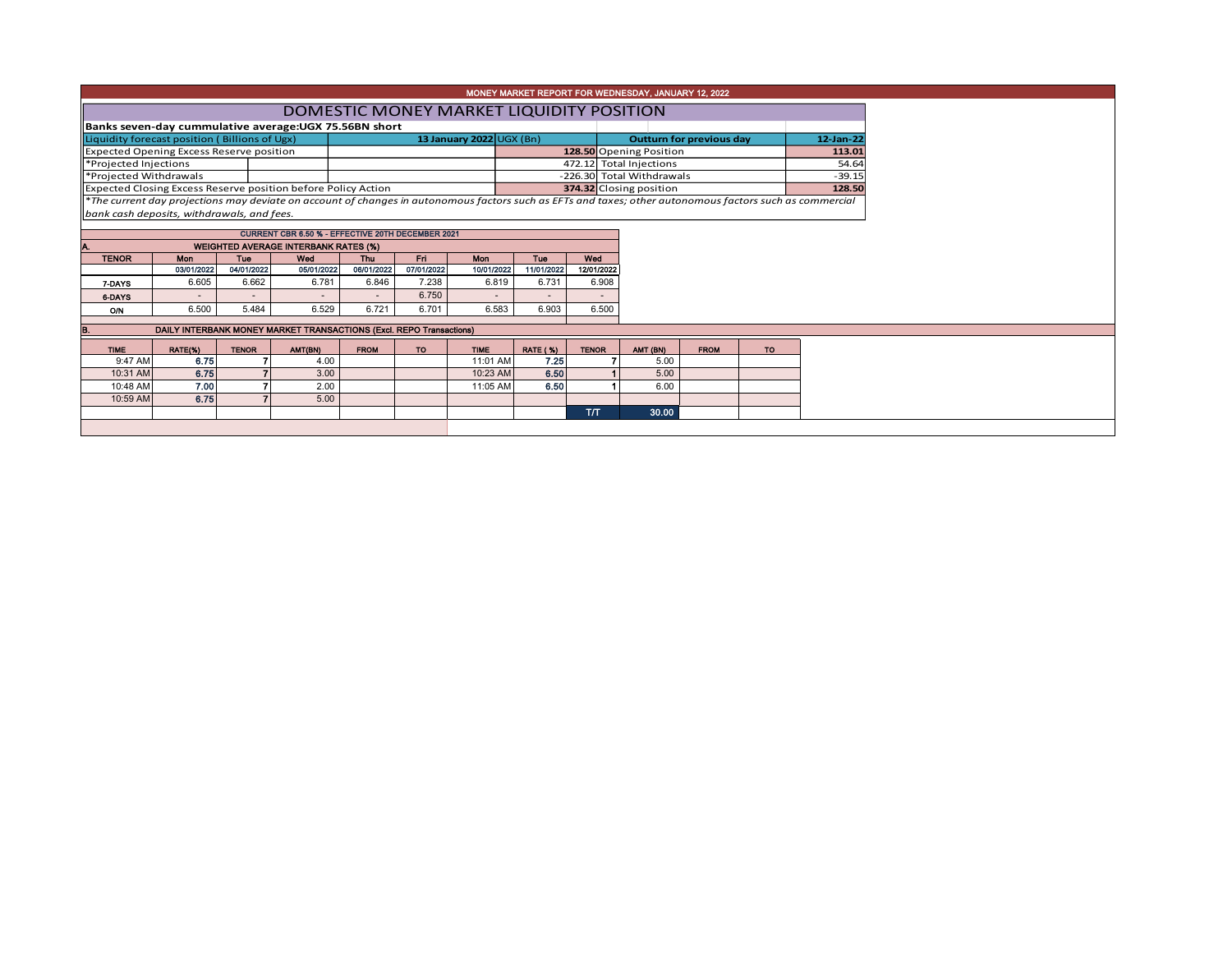| $\mathbf{c}$ .                                                                                           |                                                                                                                      |             | <b>CBR AND THE 7- DAY WAR INTERBANK RATES</b> |                          |                          |                          |             |                                                                                  |                                                                 |             |                          |              |            |            |            |
|----------------------------------------------------------------------------------------------------------|----------------------------------------------------------------------------------------------------------------------|-------------|-----------------------------------------------|--------------------------|--------------------------|--------------------------|-------------|----------------------------------------------------------------------------------|-----------------------------------------------------------------|-------------|--------------------------|--------------|------------|------------|------------|
| 9.500<br>9.000<br>8.500<br>8.000<br>7.500<br>7.000<br>6.500<br>6.000<br>5.500<br>5.000<br>4.500<br>4.000 | <u>etabrantanan (1995) - 1995 (1995) - 1995 (1996) - 1996 (1996) - 1996 (1996) - 1996 (1996) - 1996 (1996) - 199</u> |             |                                               |                          |                          |                          |             | $\overline{\mathcal{F}_{\mathcal{F}_{\mathcal{F}_{\mathcal{F}_{\mathcal{F}}}}}}$ |                                                                 |             | staaraaraata             |              |            |            |            |
|                                                                                                          | 27/12/2021<br>28/12/2021<br>29/12/2021<br>30/12/2021                                                                 |             |                                               |                          |                          | 31/12/2021               |             | 03/01/2022                                                                       | 04/01/2022<br>05/01/2022                                        |             |                          | 06/01/2022   | 07/01/2022 | 10/01/2022 | 11/01/2022 |
|                                                                                                          |                                                                                                                      |             |                                               |                          |                          |                          |             |                                                                                  | • Overnight WAR -7-day WAR - CBR rate -Upper bound -Lower bound |             |                          |              |            |            |            |
| D.                                                                                                       | MONETARY POLICY OPERATIONS MATURITIES PROFILE: (13-JAN- 2022 TO 18-AUG- 2022)                                        |             |                                               |                          |                          |                          |             |                                                                                  |                                                                 |             |                          |              |            |            |            |
| <b>DATE</b>                                                                                              | <b>THUR</b>                                                                                                          | <b>THUR</b> | <b>THUR</b>                                   | <b>THUR</b>              | <b>THUR</b>              | <b>THUR</b>              | <b>THUR</b> | <b>THUR</b>                                                                      | <b>THUR</b>                                                     | <b>THUR</b> | <b>THUR</b>              | <b>TOTAL</b> |            |            |            |
|                                                                                                          | 13-Jan-22                                                                                                            | 20-Jan-22   | 27-Jan-22                                     | 03-Feb-22                | 10-Feb-22                | 24-Feb-22                | 03-Mar-22   | 10-Mar-22                                                                        | 31-Mar-22                                                       | 04-Aug-22   | 18-Aug-22                |              |            |            |            |
| <b>REPO</b>                                                                                              | 374.47                                                                                                               | $\sim$      | $\overline{\phantom{a}}$                      | $\sim$                   | $\overline{\phantom{a}}$ | $\sim$                   | $\sim$      |                                                                                  |                                                                 | $\sim$      | $\overline{\phantom{a}}$ | 374.47       |            |            |            |
| <b>REV REPO</b>                                                                                          | 185.07                                                                                                               | $\sim$      | $\overline{\phantom{a}}$                      | $\overline{\phantom{a}}$ | ٠                        | $\overline{\phantom{a}}$ |             |                                                                                  |                                                                 |             | $\sim$                   | 185.07       |            |            |            |
| <b>BOU BILL/DEPO A</b>                                                                                   | 45.33                                                                                                                | 17.00       | 103.50                                        | 29.20                    | 20.00                    | 10.00                    | 2.30        | 5.60                                                                             | 5.09                                                            | 33.00       | 26.60                    | 297.61       |            |            |            |
| <b>TOTALS</b>                                                                                            | 234.73                                                                                                               | 17.00       | 103.50                                        | 29.20                    | 20.00                    | 10.00                    | 2.30        | 5.60                                                                             | 5.09                                                            | 33.00       | 26.60                    | 487.01       |            |            |            |
| Total O/S Deposit Auction & BOU Bill balances held by BOU up to 18 AUGUST 2022: UGX 298 BN               |                                                                                                                      |             |                                               |                          |                          |                          |             |                                                                                  |                                                                 |             |                          |              |            |            |            |
| Total O/S Repo, Reverse Repo, BOU Bill balances held by BOU: UGX 487 BN                                  |                                                                                                                      |             |                                               |                          |                          |                          |             |                                                                                  |                                                                 |             |                          |              |            |            |            |

|                                                                          | (EI) STOCK OF TREASURY SECURITIES                                                    |                    |                  |            | Eii)                                   | <b>MONETARY POLICY MARKET OPERATIONS</b> |               |            |              |                |  |  |
|--------------------------------------------------------------------------|--------------------------------------------------------------------------------------|--------------------|------------------|------------|----------------------------------------|------------------------------------------|---------------|------------|--------------|----------------|--|--|
|                                                                          | LAST TBIILS ISSUE DATE: 06-JANUARY-2022                                              |                    |                  |            | (VERTICAL REPOS, REV-REPOS & BOU BILL) |                                          |               |            |              |                |  |  |
|                                                                          | On-the-run O/S T-BILL STOCKs (Bns-UGX)                                               |                    | 7.054.97         | 13/01/2022 | OMO                                    | <b>ISSUE DATE</b>                        | <b>AMOUNT</b> | <b>WAR</b> | <b>RANGE</b> | <b>TENOR</b>   |  |  |
| 13/01/2022 BOU BILL<br>22,077.48<br>On-the-run O/S T-BONDSTOCKs(Bns-UGX) |                                                                                      |                    |                  |            |                                        | 09-Decl                                  | 40.05         | 7.012      |              | 28             |  |  |
| 29,132.45<br>TOTAL TBILL & TBOND STOCK- UGX                              |                                                                                      |                    |                  |            | <b>BOU BILL</b>                        | 09-Decl                                  | 19.20         | 7.149      |              | 56             |  |  |
| O/S=Outstanding                                                          |                                                                                      |                    |                  |            | <b>BOU BILL</b>                        | $09$ -Dec                                | 26.60         | 9.701      |              | 252            |  |  |
| <b>MATURITY</b>                                                          | <b>TOTAL STOCK</b>                                                                   | <b>YTM (%)</b>     | <b>CHANGE IN</b> |            | <b>REPO</b>                            | 09-Dec                                   | 953.00        | 6.500      |              |                |  |  |
|                                                                          | (BN UGX)                                                                             | <b>AT CUT OFF*</b> | YTM (+/-)        |            | <b>REPO</b>                            | 10-Dec                                   | 112.00        | 6.500      |              | 6              |  |  |
| 91                                                                       | 112.21                                                                               | 6.501              | 0.000            |            | <b>BOU BILL</b>                        | $16$ -Dec                                | 5.51          | 7.016      |              | 84             |  |  |
| 182                                                                      | 434.24                                                                               | 8.400              | $-0.065$         |            | <b>BOU BILL</b>                        | $16$ -Dec                                | 19.78         | 7.143      |              | 56             |  |  |
| 364                                                                      | 6,508.52                                                                             | 10.400             | $-0.004$         |            | <b>BOU BILL</b>                        | 16-Decl                                  | 45.08         | 6.998      |              | 28             |  |  |
| 2YR                                                                      | 257.11                                                                               | 11.000             | 1.000            |            | <b>REPO</b>                            | 16-Dec                                   | 423.00        | 6.500      |              |                |  |  |
| 3YR                                                                      |                                                                                      | 13.100             | 1.710            |            | <b>REPO</b>                            | 17-Dec                                   | 160.00        | 6.500      |              | 6              |  |  |
| 5YR.                                                                     | 1.119.91                                                                             | 14.390             | 1.390            |            | <b>REVREPO</b>                         | 21-Dec                                   | 192.00        | 6.500      |              |                |  |  |
| 10YR                                                                     | 10.405.20                                                                            | 14.000             | 0.261            |            | <b>REPO</b>                            | 23-Dec                                   | 251.00        | 6.500      |              |                |  |  |
| 15YR                                                                     | 8,486.42                                                                             | 15.900             | 0.400            |            | <b>REPO</b>                            | 27-Dec                                   | 247.00        | 6.500      |              | 3              |  |  |
| 20YR                                                                     | 1.808.84                                                                             | 15.900             | 0.400            |            | <b>REPO</b>                            | 30-Dec                                   | 366.50        | 6.500      |              |                |  |  |
|                                                                          | Cut OFF is the lowest price/highest vield that satisfies the auction awarded amount. |                    |                  |            | <b>REPO</b>                            | 31-Dec                                   | 392.00        | 6.500      |              | 3              |  |  |
|                                                                          |                                                                                      |                    |                  |            | <b>REPO</b>                            | 05-Jan                                   | 273.00        | 6.500      |              |                |  |  |
|                                                                          |                                                                                      |                    |                  |            | <b>BOU BILL</b>                        | $06$ -Jan                                | 9.95          | 6.906      |              | 28             |  |  |
|                                                                          |                                                                                      |                    |                  |            | <b>BOU BILL</b>                        | $06$ -Jan                                | 2.28          | 7.149      |              | 56             |  |  |
|                                                                          |                                                                                      |                    |                  |            | <b>BOU BILL</b>                        | $06$ -Jan $\vert$ -                      | 5.09          | 7.452      |              | 84             |  |  |
|                                                                          |                                                                                      |                    |                  |            | <b>REPO</b>                            | 06-Jan                                   | 374.00        | 6.500      |              |                |  |  |
|                                                                          |                                                                                      |                    |                  |            | <b>REVREPO</b>                         | $11 - Jan$                               | 185.00        | 6.500      |              | $\overline{2}$ |  |  |
| WAR-Weighted Average Rate                                                |                                                                                      |                    |                  |            |                                        |                                          |               |            |              |                |  |  |